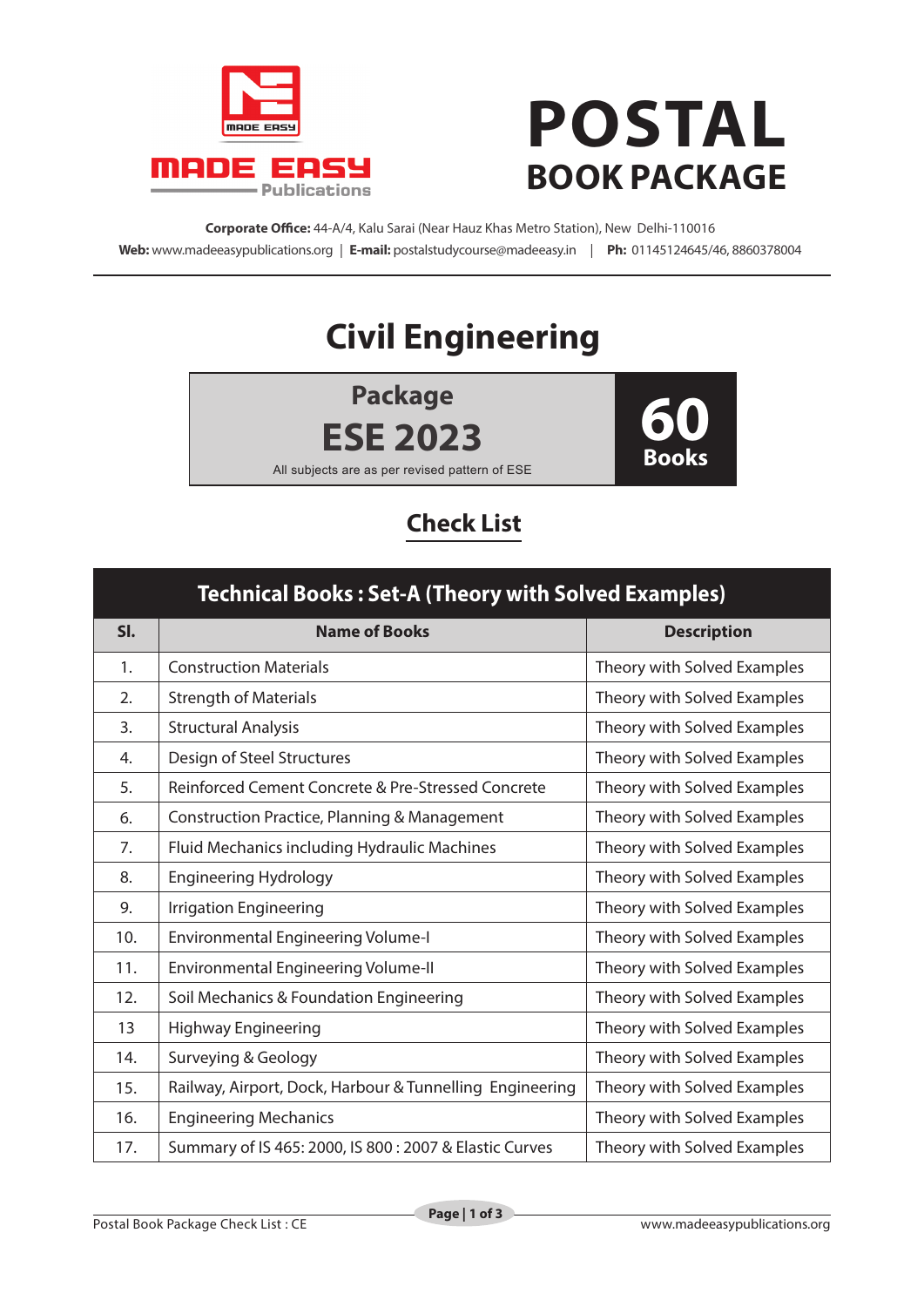| <b>Technical Books: Set-B (Objective Practice Sets)</b> |                                                            |                                   |  |  |
|---------------------------------------------------------|------------------------------------------------------------|-----------------------------------|--|--|
| SI.                                                     | <b>Name of Books</b>                                       | <b>Description</b>                |  |  |
| 18.                                                     | <b>Construction Materials</b>                              | <b>Objective Practice Sets</b>    |  |  |
| 19.                                                     | <b>Strength of Materials</b>                               | <b>Objective Practice Sets</b>    |  |  |
| 20.                                                     | <b>Structural Analysis</b>                                 | <b>Objective Practice Sets</b>    |  |  |
| 21.                                                     | Design of Steel Structures                                 | <b>Objective Practice Sets</b>    |  |  |
| 22.                                                     | Reinforced Cement Concrete & Pre-Stressed Concrete         | <b>Objective Practice Sets</b>    |  |  |
| 23.                                                     | Construction Practice, Planning & Management               | <b>Objective Practice Sets</b>    |  |  |
| 24.                                                     | Fluid Mechanics including Hydraulic Machines               | <b>Objective Practice Sets</b>    |  |  |
| 25.                                                     | <b>Engineering Hydrology</b>                               | <b>Objective Practice Sets</b>    |  |  |
| 26.                                                     | <b>Irrigation Engineering</b>                              | <b>Objective Practice Sets</b>    |  |  |
| 27.                                                     | <b>Environmental Engineering</b>                           | <b>Objective Practice Sets</b>    |  |  |
| 28.                                                     | Soil Mechanics & Foundation Engineering                    | <b>Objective Practice Sets</b>    |  |  |
| 29.                                                     | <b>Highway Engineering</b>                                 | <b>Objective Practice Sets</b>    |  |  |
| 30.                                                     | Surveying & Geology                                        | <b>Objective Practice Sets</b>    |  |  |
| 31.                                                     | Railway, Airport, Dock, Harbour & Tunnelling Engineering   | <b>Objective Practice Sets</b>    |  |  |
| 32.                                                     | <b>Engineering Mechanics</b>                               | <b>Objective Practice Sets</b>    |  |  |
|                                                         | <b>Technical Books: Set-C (Conventional Practice Sets)</b> |                                   |  |  |
| SI.                                                     | <b>Name of Books</b>                                       | <b>Description</b>                |  |  |
| 33.                                                     | <b>Construction Materials</b>                              | <b>Conventional Practice Sets</b> |  |  |
| 34                                                      | <b>Strength of Materials</b>                               | <b>Conventional Practice Sets</b> |  |  |
| 35.                                                     | <b>Structural Analysis</b>                                 | <b>Conventional Practice Sets</b> |  |  |
| 36.                                                     | Design of Steel Structures                                 | <b>Conventional Practice Sets</b> |  |  |
| 37.                                                     | Reinforced Cement Concrete & Pre-Stressed Concrete         | <b>Conventional Practice Sets</b> |  |  |
| 38.                                                     | <b>Construction Practice, Planning &amp; Management</b>    | <b>Conventional Practice Sets</b> |  |  |
| 39.                                                     | Fluid Mechanics including Hydraulic Machines               | <b>Conventional Practice Sets</b> |  |  |
| 40.                                                     | <b>Engineering Hydrology</b>                               | <b>Conventional Practice Sets</b> |  |  |
| 41.                                                     | <b>Irrigation Engineering</b>                              | <b>Conventional Practice Sets</b> |  |  |
| 42.                                                     | <b>Environmental Engineering</b>                           | <b>Conventional Practice Sets</b> |  |  |
| 43.                                                     | Soil Mechanics & Foundation Engineering                    | <b>Conventional Practice Sets</b> |  |  |
| 44.                                                     | <b>Highway Engineering</b>                                 | <b>Conventional Practice Sets</b> |  |  |
| 45.                                                     | Surveying & Geology                                        | <b>Conventional Practice Sets</b> |  |  |
| 46.                                                     | Railway, Airport, Dock, Harbour & Tunnelling Engineering   | <b>Conventional Practice Sets</b> |  |  |